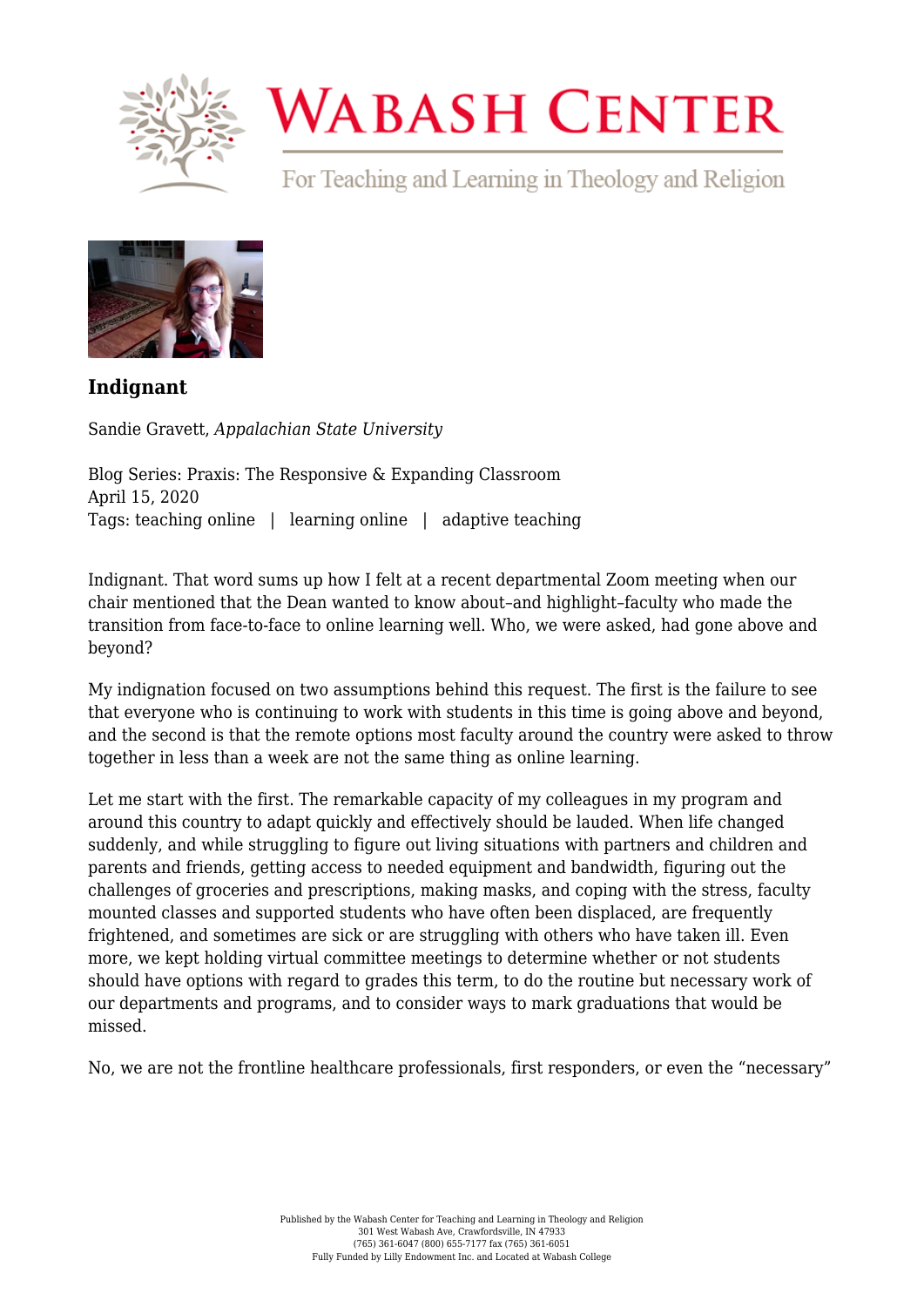workers in our grocery stores and pharmacies, but we are keeping the educational mission of our schools alive. And at many institutions, leaders forgot to say "thank you" to the faculty for doing what was demanded and doing it in the best way folks could manage from the places where they were.

Many faculty also simultaneously found out that what works well in the face-to-face environment in terms of preparation and activity is not often what works best online. I have been teaching fully online courses in a primarily face-to-face department for more than 15 years and so my classes this term were set. But what I saw at my institution and in online forums when helping others get ready to go remote was faculty quickly recognizing that the tricks of our trade in the traditional classroom do not transfer readily to the digital world. Indeed, even when faculty want to do some of the "simple" best practices, like making useful short video lessons, it is not as easy as it seems. Then, for those "live" sessions, there are the joys of losing connections or having things freeze up or drop at key moments. And lots of faculty now know that our supposedly digitally savvy students are less so than we might think. That is before you even get to structuring and pacing sound learning activities and assignments that evaluate student progress toward learning goals or planning for meaningful student interaction or group work.

In pondering these pedagogical learning curves, it becomes clear that if this pandemic keeps us physically distanced from one another into the next academic year, many faculty will need more help thinking about how to mount classes that make the best use of the platforms and materials that are available to do a fully online course. And more help to feel less swamped.

In addition, we are also now also seeing that the policies of many of our institutions are not geared appropriately to this effort. How we think about seat time and contact hours, faculty workload, office hours, evaluation, or even the academic calendar itself, are for a world we are not living in right now. Indeed, they are for a world that has been disappearing for a long time. These concerns prompt even more about other areas of our work life. What about the health and well-being of the journals and publication houses? What about the conferences where we interact with our colleagues and learn? What about our granting agencies? How will changes in these areas impact tenure and promotion considerations? Will this economic environment sound the final death knell for tenure? Will we have students? Will we have support from our states? We do not know. Many of us remember all too well the struggles of education post-2008. Now we must also wonder for ourselves: Will new contracts even come? What will the post-pandemic economy hold?

We cannot control much of what happens. But many of these issues are about academic governance. And while we have all been working hard while worrying not just about our immediate health, we also must think ahead. If that future is not to be dictated solely down the administrative chain, faculty are going to have to be ready to lead, and perhaps must do this work in the near term--likely over the summer. Now is the time to realize that faculty who adapted quickly and capably in the classroom can also offer some powerful insight into how to plan for the next phase.